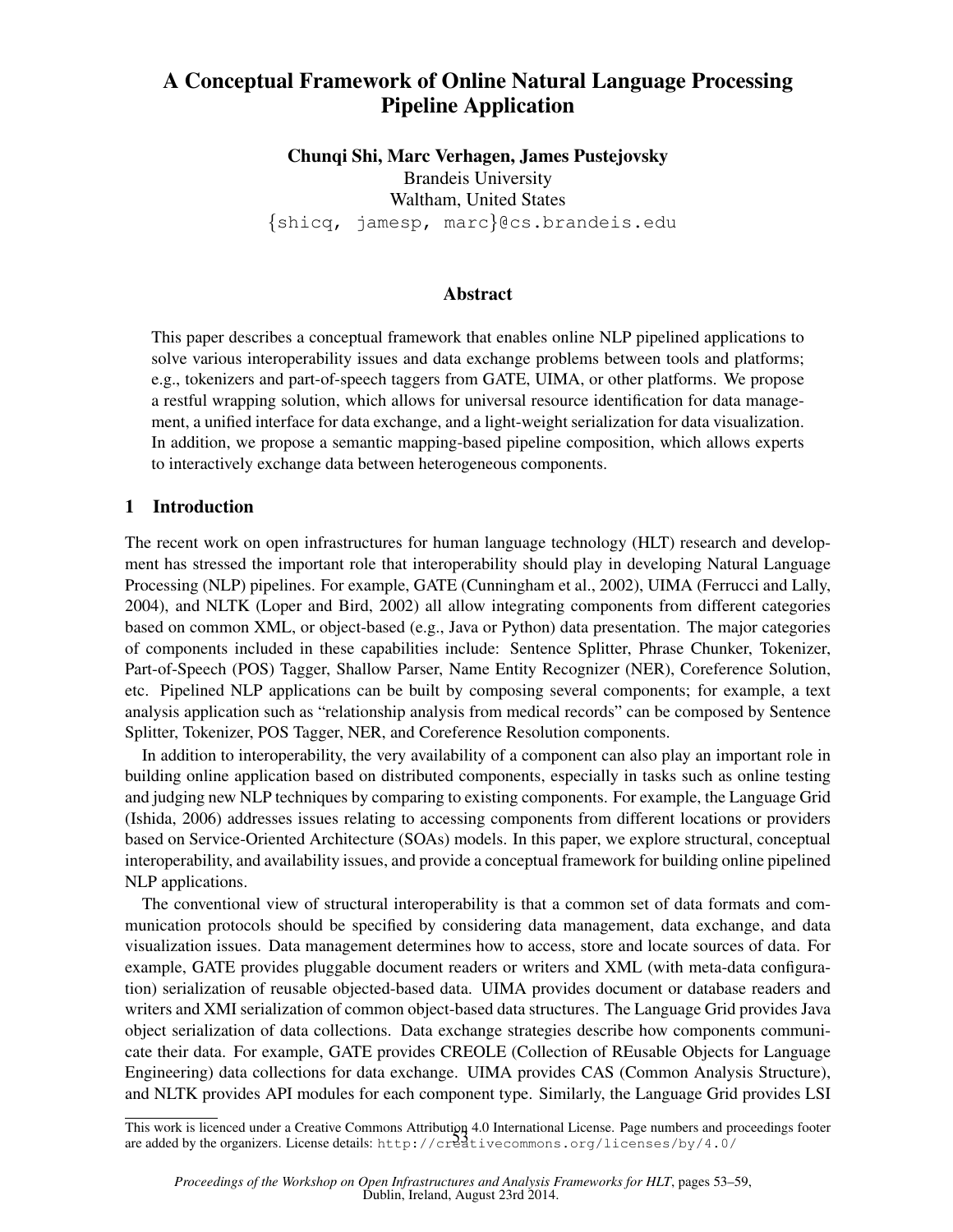(Language Service Interface) for a concrete ontology for a given language infrastructure. Data visualization facilitates manual reading, editing and adjudication. For example, GATE and UIMA provide XML-based viewers for selection, searching, matching and comparison functionality.

The conventional view of conceptual interoperability is that expert knowledge should be used in bridging heterogeneous components. For example, GATE provides integration plugins for UIMA, OpenNLP, and Stanford NLP, where experts have already engineered the specific knowledge on conversion strategies among these components. This leaves open the question of how one would ensure the interoperable pipelining of new or never-before-seen heterogeneous components, for which experts have not encoded bridge protocols.

In order to achieve an open infrastructure of online pipelined applications, we will argue two points regarding the conceptual design, considering both interoperability and availability:

- Universal resource identification, a SQL-like data management, and a light-weight data serialization should be added with structural interoperability in online infrastructure of distributed components.
- By verifying and modifying inconsistent ontology mappings, experts can interactively learn conceptual interoperability for online heterogeneous components pipelines.

#### 2 Data, Tool and Knowledge Types

Interoperability in building pipelined NLP applications is intended ensure the exchange of information between the different NLP tools. For this purpose, existing infrastructures like GATE or UIMA have paid a lot of attention to common entity based data exchanges between the tools. When exchanging data between heterogeneous tools (e.g., the GATE tokenizer pipelined with the NLTK POS tagger), the knowledge of how these different entity based NLP tools can work together becomes much more important, because there might be exchange problems between heterogeneous data or tool information, and we may need specific knowledge to fix them. Thus, when considering interoperability, the main flow of information should be exchanged in the open infrastructure consisting of source data information, NLP tools information, and the knowledge that allows the tools to work together.

What are the main entity types of data and tools in designing an open infrastructure for online NLP pipeline applications? From an abstract view of how linguistic analysis is related to human knowledge, there are the following: Morphological, Lexical, Syntactic, Semantic, Pragmatic tool classifications; and Utterance, Phoneme, Morpheme, Token, Syntactic Structure, Semantic Interpretation, and Pragmatic Interpretation data classifications. (Manaris, 1998; Pustejovsky and Stubbs, 2013). From a concrete application perspective, where tools are available for concrete text mining for communities such as OpenNLP, Stanford CoreNLP and NLTK, there are classification tools such as Sentence Splitter, Tokenizer, POS Tagger, Phrase Chunker, Shallow Parser, NER, Lemmatizer, Coreference; and data classifications such as Document, Sentence, Annotation, and Feature (Cunningham et al., 2002).



Figure 1: A NLP pipeline can be a (sub)-process of an abstract five-step process



Figure 2: An example NLP pipeline of a concrete six-step process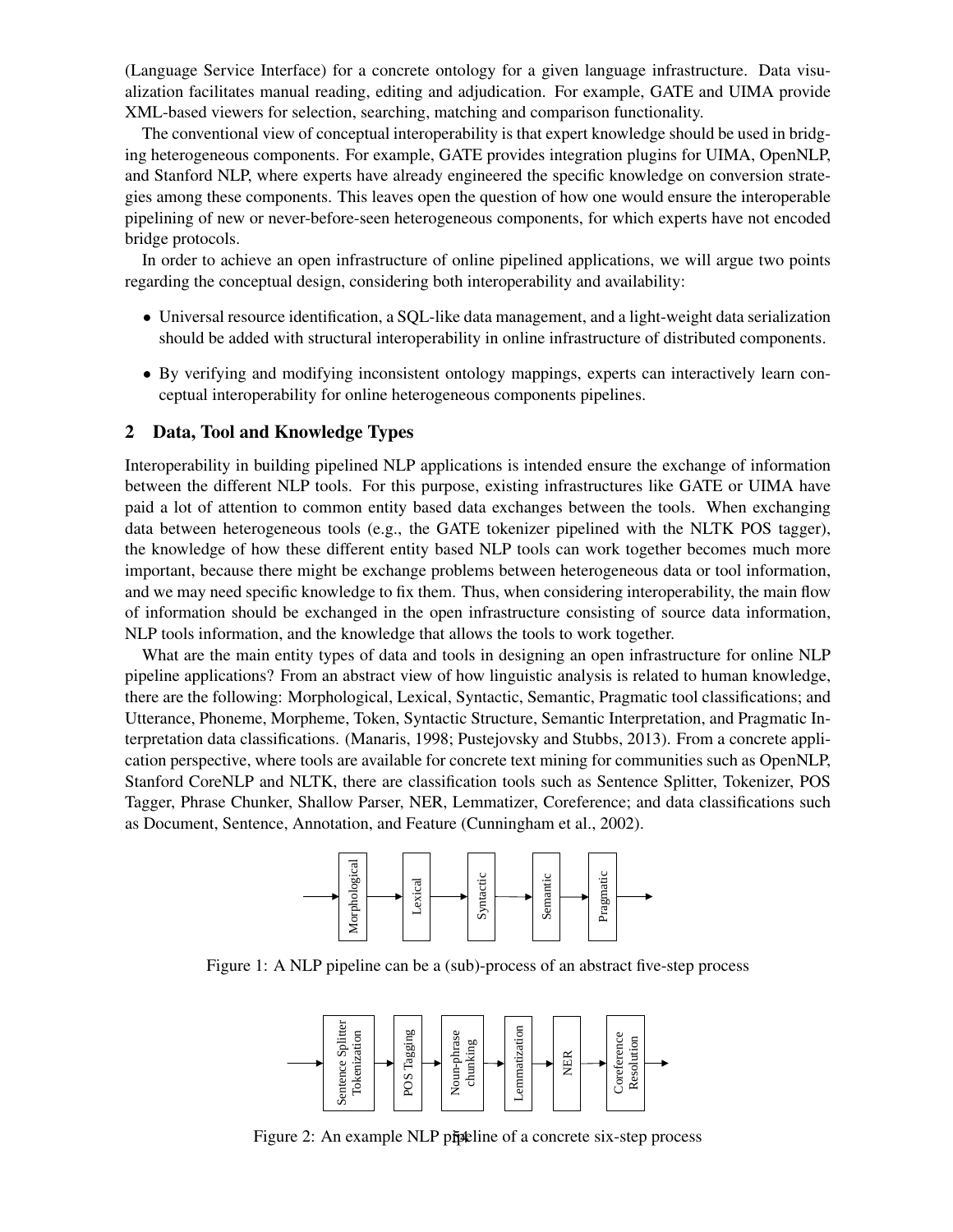The knowledge types needed for designing an open infrastructure also can be seen abstractly or concretely. Abstractly, an NLP pipeline should be part of the process of morphological, lexical, syntactic, semantic to pragmatic processing (see Figure 1). From a concrete view, each component of an NLP pipeline should have any requisite preprocessing. For example, tokenization is required preprocessing for POS tagging (see Figure 2). Such knowledge for building NLP pipelines can be interactively determined by the NLP expert or preset as built-in pipeline models.



Figure 3: Information for NLP pipeline application description

We can put the above analyzed data, tool, and knowledge types with their meta-information together as the information required for describing an NLP pipeline application (see Figure 3). Regarding the document format, structure and style, for example, the Text Encoding Initiative  $(TEI)^{1}$  provides one standard for text encoding and interchange, which also enables meta-information description. Concerning the main part (see dashdotted-line part of Figure 3), it is generally referred to as the model of **annotation**. For example, GATE has its own single unified model of annotation, which is organized in annotation graphs. The arcs in the graph have a start node and an end node, an identifier, a type and a set of features (Bontcheva et al., 2004). One standardization effort (Ide and Romary, 2004), the Linguistic Annotation Framework (LAF) architecture is designed so that a pivot format, such as GrAF (Ide and Suderman, 2007), can bridge various annotation collections. Another standardization effort, the Syntactic Annotation Framework (SynAF) (Declerck, 2006), has evolved into the Morpho-syntactic annotation framework (MAF) (Declerck, 2008), which is based on the TEI and designed as the XML serialization for morpho-syntactic annotations. A NLP processing middleware, the Heart of Gold, treats XML standoff annotations for natively XML support, and provides XSLT-based online integration mechanism of various annotation collections (Schäfer, 2006). The UIMA specifies a UML-based data model of annotation, which also has a unified XML serialization (Hahn et al., 2007). Differently from Heart of Gold's XSLT-based mechanism, the conversion tools that bridge GATE annotation and UIMA annotation use GrAF as a pivot and are provided as GATE plugins and UIMA modules (Ide and Suderman, 2009).

Thus, while a pivot standard annotation model like GrAF seems very promising, popular annotation models like those provided by GATE annotations (see Figure 4) or UIMA annotations (see Figure 4) will continue to exist and evolve for a long time. As a result, more bridge strategies, like the conversion plugin (module) of GATE (UIMA) and the XSLT-based middleware mechanism, will continue to be necessary. In the following sections, we consider the issue of the continuing availability of such conversion functions, and whether the current realization of those two conversion strategies is sufficient to bridge the various annotations made available by linguistic experts, without further substantial engineering work.

## 3 Towards A Conceptual Design of Online Infrastructure

In this section, we discuss the conceptual design of online infrastructure, focusing on both the interoperability and availability of the tools. Concerning the latter, the Service-oriented architecture (SOA) is

<sup>1</sup> http://www.tei-c.org/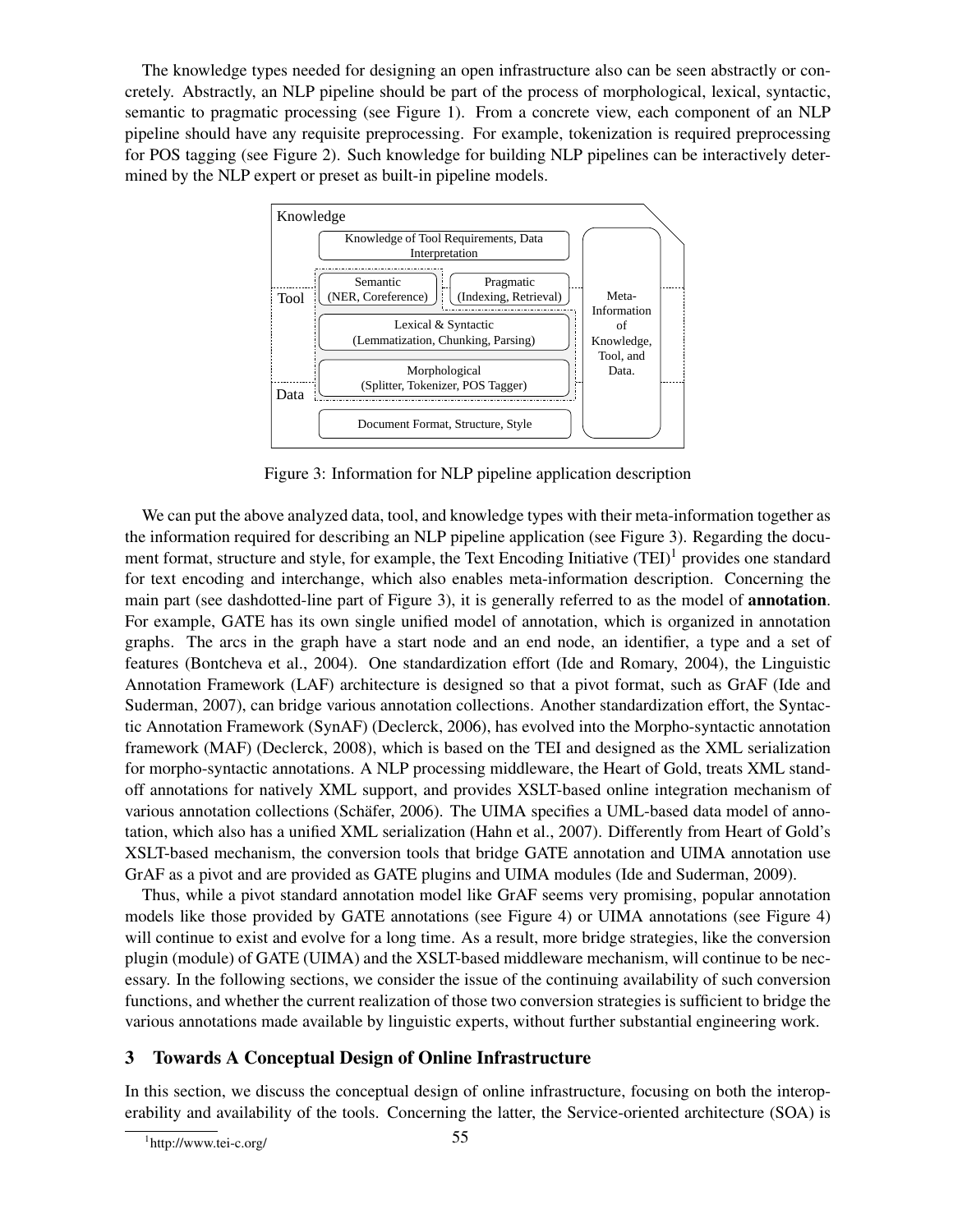```
\leftarrow -- GATE -->
<GateDocument>
<TextWithNodes>
<Node id="15"/>Sonnet<Node id="21"/>
</TextWithNodes>
<AnnotationSet>
<Annotation Id="18" Type="Token"
StartNode="15" EndNode="21">
<Feature>
 <Name className="java.lang.String">length</Name>
 <Value className="java.lang.String">6</Value>
</Feature>
<Feature>
<Name className="java.lang.String">category</Name>
<Value className="java.lang.String">NNP</Value>
</Feature>
<Feature>
 <Name className="java.lang.String">kind</Name>
 <Value className="java.lang.String">word</Value>
</Feature>
<Feature>
 <Name className="java.lang.String">string</Name>
 <Value className="java.lang.String">Sonnet</Value>
</Feature>
</Annotation>
</AnnotationSet>
</GateDocument>
                                                                     \leftarrow! - UIMA -<xmi:XMI
                                                                     xmlns:xmi="http://www.omg.org/XMI"
                                                                     xmlns:opennlp=
                                                                     "http:///org/apache/uima/examples/opennlp.ecore"
                                                                     xmlns:cas="http:///uima/cas.ecore"
                                                                     xmi:version="2.0">
                                                                     <cas:Sofa
                                                                     xmlns:cas="http:///uima/cas.ecore"
                                                                     xmi:id="1" sofaNum="1" sofaID="_InitialView"
                                                                     mimetype="text"
                                                                     sofaString="Sonnet." />
                                                                     <opennlp:Token
                                                                     xmi:id="18" sofa="1"
                                                                     begin="0" end="6"
                                                                     posTag="NNP" />
                                                                     <cas:View sofa="1"
                                                                     members="18"/>
                                                                     </xmi:XMI>
```
Figure 4: Examples of GATE XML annotation and UIMA XML annotation

a promising approach. For example, while the Language Grid infrastructure makes NLP tools highly available (Ishida, 2006), it can still have limitations regarding interoperability issues. Generally, service interfaces can be either *operation-oriented* which allows flexible operations with simple input/output data, or *resource-oriented* which allows flexible input/output data with simple operations. The NLP processing services of Language Grid are more or less *operation-oriented*, and lack a certain structural flexibility for composing with each other. We present a *resource-oriented* view of NLP tools, which should have universal resource identification for distributed reference, an SQL-like data management, and a light-weight data serialization for online visualization. We propose Restful wrapping both data and tools into Web services for this purpose.

Restful wrapping makes both data and tools easy-to-access and with a unified interface, enabling structural interoperability between heterogeneous tools, assuming standoff annotation from various NLP tools is applied. For example, if the NLP tools are wrapped into Restful services so that they are operated through HTTP GET protocol, and the XML serialization of UIMA annotation is applied for input and output, each NLP components will have the same interface and data structure.

Once an internationalized resource identifier (IRI) is given, all the input and output of tools can be distributed and ubiquitously identified. Moreover, a PUT/GET/POST/DELETE protocol of restful data management is equivalent to an SQL-like CRUD data management interface. For example, an IRI can be defined by a location identifier and the URL of the data service (Wright, 2014).

In addition, a lightweight serialization of stand-off annotation can benefit the online visualization of data, which will be easy for experts to read, judge, or edit. For example, the XML serialization of UIMA annotation can be transferred into JSON serialization, which is preferred for online reading or editing.

NLP tool services will be available by applying restful wrapping (see Figure 5). However, structural interoperability based on the restful wrapping is not enough for conceptual interoperability. For example, if an OpenNLP tokenizer is wrapped using HTTP GET protocol and GATE annotation, but a Stanford NLP POS tagger is wrapped using UIMA annotation, it will raise conceptual interoperability issues. Based on the previously mentioned bridging strategies, a conversion service from GATE annotation to UIMA annotation should work, or a transformation interaction with a XSLT-like service should work. We would like to assume that the interaction and contribution of linguistic experts without online support by engineers can solve this issue. But how can we design the interaction to take advantage of such expert knowledge?

We present a semantic mapping-based composer for building an NLP pipeline application (see Fig-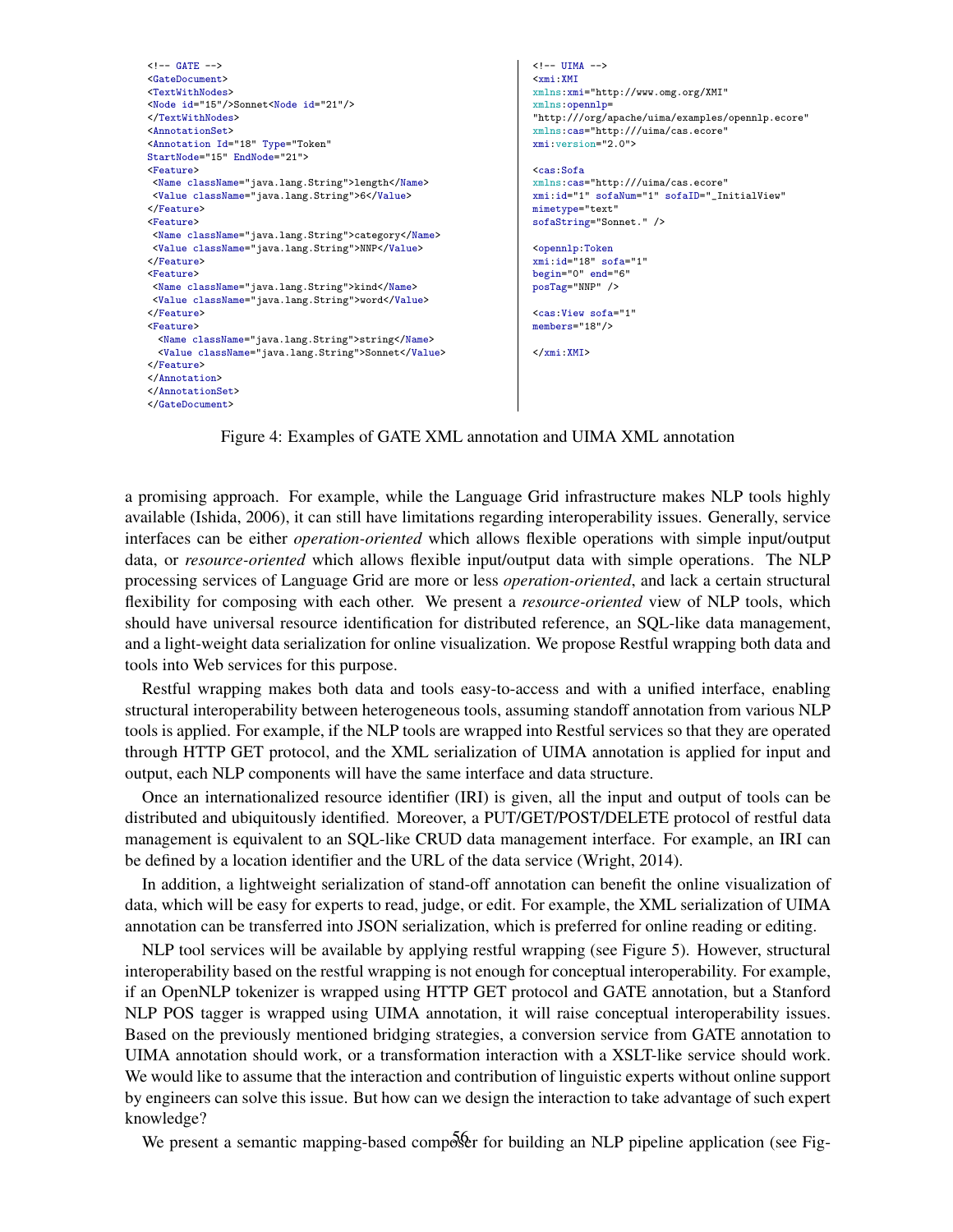

Figure 5: Conceptual design of online NLP pipeline application

ure 5). Conceptual interoperability requires the same vocabularies for the same concept of a standoff annotation. Once we have the standoff ontology of annotation, we can perform automatic semantic mapping from NLP tool output to that ontology. The interaction from experts will be triggered once the automatic semantic mapping has failed (see Figure 6). For example, both GATE and UIMA XML annotations could be transformed into JSON formation, which is easy to present as tree structure entities. Based on these tree structure entities, automatic ontology mapping tools like UFOme, which identifies correspondences among entities in different ontologies (Pirró and Talia, 2010), can be applied to build up various mapping solutions. Knowledge from experts can also be applied interactively, and successful mapping solutions can be stored for further reference and use.



Figure 6: Interactive ontology mapping of two different annotations of NLP tools (Tree structures are learned from XML annotations in Figure 4 )

The semantic mapping will be interactively created by the experts, when heterogeneous components with different data models are used in the NLP pipeline created by the end-users, who create the NLP pipeline without consideration of components interoperability. It means that this semi-automatically created semantic mapping separates acquiring the knowledge of tool requirements from end-users and acquiring the knowledge of data interpretation from experts (see Figure 3). For example, the end-users chooses two POS Taggers (OpenNLP and NLTK) and two NER tools (OpenNLP and Stanford NLP) components in the NLP application of "relationship analysis from medical records". When NLTK POS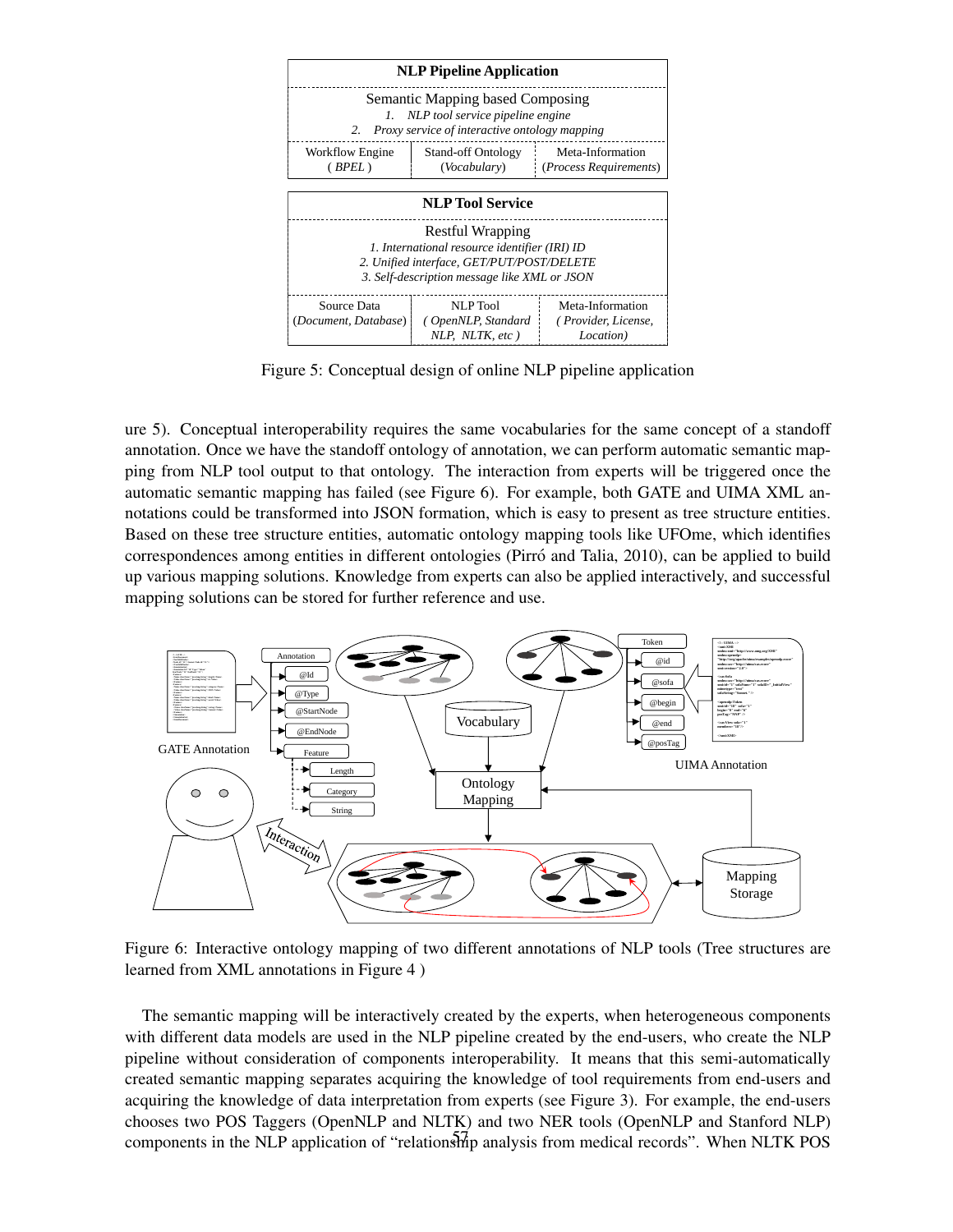Tagger output are serialized in to JSON formats but cannot be directly used as the input of Stanford NLP NER component which requires the UIMA annotation, a semantic mapping issue will be automatically created and reported to experts. This NLTK POS Tagger JSON format output will be mapped into the standoff ontology of annotation of POS Tagger. After that, this output will bridge with the UIMA annotation of the Stanford NLP NER. This particular semantic mapping between JSON serialization of a NLTK POS Tagger and the standoff ontology of annotation of POS Tagger, and between the standoff ontology of annotation of POS Tagger and the UIMA annotation of Stanford NLP NER will be reused in the NLP application created by other end-users.

Our conceptual framework does not exclusively rely on the above interoperability design. Our conceptual framework (see Figure 5) should integrate existing knowledge of various annotation frameworks, for example, the alignment knowledge from the Open Annotation models (Verspoor and Livingston, 2012) and the pivot bridge knowledge from the GrAF (Ide and Suderman, 2007) under the Linguistic Annotation Framework (LAF). Thus, existing pivot conversion solutions and XSLT-based middleware solutions can also be applied. Our interactive ontology mapping design provides a more flexible choice for linguistic experts to build up NLP pipeline applications on top of heterogeneous components, without online help from engineers. Below we present varying levels of online NLP applications, according to what kind of extra support would be needed for composing different NLP components:

- Components are interoperable without extra data exchange issues. For example, tools are from the same community (e.g., only using OpenNLP tools).
- Components are interoperable with existing solutions of data exchange issues. For example, tools are from popular communities such as GATE plugins or UIMA modules.
- Components are interoperable with extra knowledge from experts. For example, tools are both from popular communities and personal developments or inner group software.
- Components are interoperable with considerable effort from both experts and engineers. For example, tools are developed under novel ontology designs.

According to these levels, our conceptual framework is targeted at the third level of interoperability issues. Our proposal will generate a ontology mapping storage (see Figure 6), which we hope will contribute to improving a standard annotation ontology.

### 4 Conclusion

In this paper, we have tried to present a conceptual framework for building online NLP pipeline applications. We have argued that restful wrapping based on the Service-Oriented Architecture and a semantic mapping based pipeline composition benefit both the availability and interoperability of online pipeline applications. By looking at the information surrounding the data, tools, and knowledge needed for NLP components pipelines, we explained how experts can be limited in building online NLP pipeline applications without help from engineers, and our restful wrapping and interactive ontology mapping design can help in such situations. Finally, we have described various levels of support needed for building online NLP pipelines, and we believe that this study can contribute to further online implementations of NLP applications.

### Acknowledgements

This work was supported by National Science Foundation grants NSF-ACI 1147944.

### References

Kalina Bontcheva, Valentin Tablan, Diana Maynard, and Hamish Cunningham. 2004. Evolving gate to meet new challenges in language engineering. *Nat. Lang. Eng.*, 10(3-4):349–373, September.